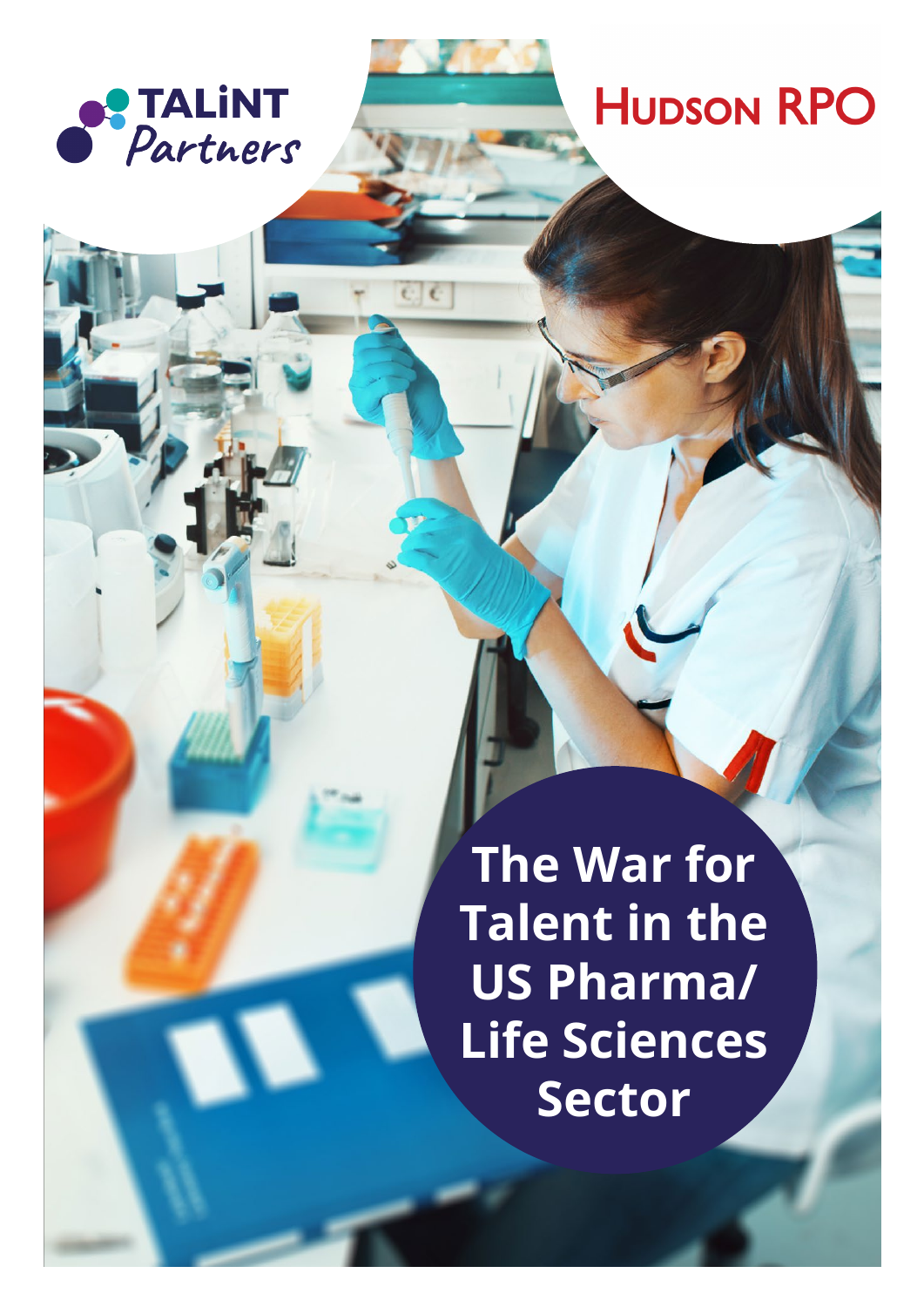# **The War for Talent in the US Pharma Sector**

**Talent Acquisition leaders are faced with a unique set of challenges in the current market including extreme competition, soaring compensation packages, hiring in a market with acute talent shortages and trying to evaluate new tech innovtions.**

TALiNT Partners and Hudson RPO convened a panel of TA and HR experts from across the pharmaceutical, life sciences and healthcare sectors to discuss the challenges they face and the approaches they are utilizing.

TALiNT Partners' Employer Program Director, Debra Sparshott provided aggregated statistical analysis of key roles in the sector across the US to frame the discussion. Notable highlights were huge disparities in average pay with highly inflated salaries in large cities. Additionally, the analysis showed tenure of over eight years for some potential candidates, further compounding the escalating battle for talent with high compensation. Higher salaries as seemingly the only weapon to attract talent is putting smaller firms and those trying to recruit outside their locality at a significant disadvantage.

### **Soaring compensation packages**

The statistical picture certainly resonated with the panel. Gary Jones, Director of Talent Acquisition at Hudson RPO, Life Sciences Division, reflected "the candidate pool is a lot healthier than ever before, but it's also a lot more competitive" and government stimulus packages form part of that competition, making individuals choose not to work.

*"The challenge is trying to get our business partners to understand how competitive the market is in today's world. We've given shared insights, and they have seen a couple of candidates slip through their fingers, but it's getting the entire organization to realize that and be really nimble in the process with us"*

Director of TA at a quality compliance and technical services firm

With increasingly inflated compensation packages and job titles, many organizations are breaking their own salary band levels just to secure talent. "I routinely see people being



**Marnie Clarke Features Writer TALiNT Partners**



**Ken Brotherston Managing Director TALiNT Partners**

overtitled and overpaid for the levels that they're at, and that's been a big challenge for us" reflected an Associate Director of TA at a leading US muscle biology therapy company. An HR specialist at a US-based consulting firm highlighted the knock-on effect for legacy employees, "We're wheeling and dealing and making some deals that we normally wouldn't have and we didn't do for existing employees so that creates inequities. It's a dangerous flow." Panel members shared other initiatives like daily pay and commented that sign-on bonuses were now routine.

Additionally, many candidates, who have worked remotely for over a year, are not prepared to relocate or attend site. The VP of HR explained: "candidates want to stay remote when their entire team would sit here in South San Francisco. It's tough to try and bridge that gap with us because our culture is not ready for remote leadership." Some candidates are reluctant to go back on site, particularly within manufacturing "a lot of our jobs have to be on site. And I'm having trouble with people wanting to work remotely" explained the Director of Talent Acquisition from a quality compliance and technical services firm.

#### **Get back control and be proactive**

It can seem like the challenges are beyond TA's control, however Gary advised looking at what you can control, "the most common mistakes are waiting on candidates to come to you. Reach out to candidates and you have more control over the process." Many of the panel expressed concern about being too pushy and harassing candidates; however recent analytics found that candidates were actually responding to the fourth or fifth outreach, explained Amanda Gruwell, Sales Director, Hudson RPO.

It is important to keep on persevering. "Candidates want to know that you're serious. They want to know that you're committed to building a relationship with them and, I think for a lot of recruiters, they're just not used to doing that," highlighted Ken Brotherston, Managing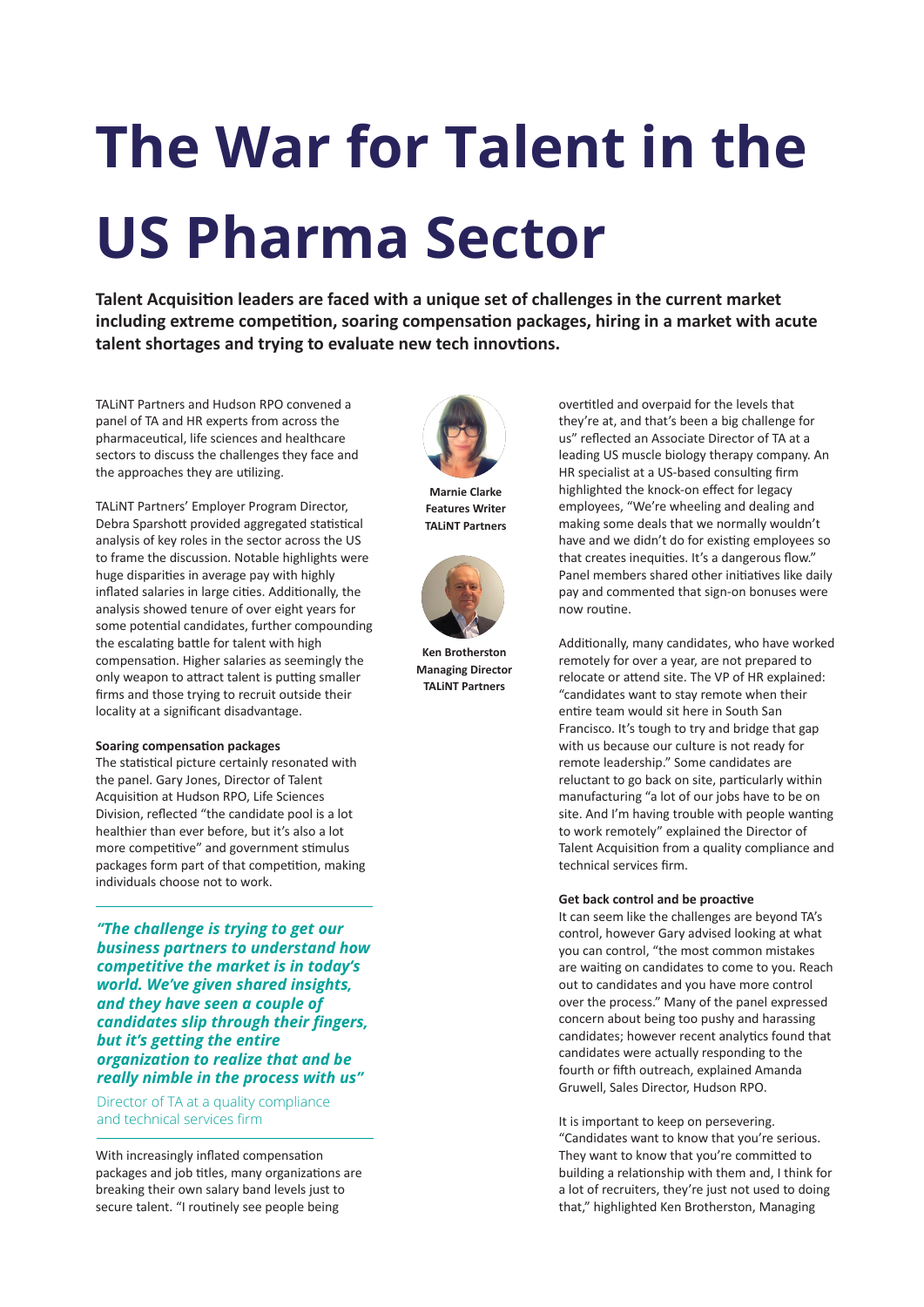

# Director, TALiNT Partners. **Streamline your process**

"Think about what you can enhance. How long is your process, are you having them jump through hoops, are they interviewing for three to four weeks? Are they spending two weeks in your database before they're being contacted?" asked Gary. Time is critical in this battle for talent. Gary advised, "Streamline your hiring process. Candidates respond to a process that's really tightly fit into a week". He observed that multiple stages and large panels of interviews show a lack of cohesion. "The candidate sees that, whether it's subconscious or conscious, they're comparing their candidate journey to their experiences with your competitors, and if you're going up against a competitor who has a much more streamlined hiring process, you're going to lose". Debra elaborated, "one of the things that can really dilute your process and increase your number of interviews is a lack of calibration of what good looks like. Take that step to calibrate this really clearly at the front end of the process."

## **Involve the whole organization**

Amanda highlighted "we have a client that has made it a company-wide initiative that finding top talent is their number one priority. That's really important because everybody is on board." The Director, TA, of the clinical trial compliance company agreed: "The challenge is trying to get our business partners to understand how competitive the market is in today's world. We've given shared insights, and they have seen a couple of candidates slip through their fingers, but it's getting the entire organization to realise that and be really nimble in the process with us."

# **Utilize technology**

There are so many new tools to help streamline your process and help recruiters save time, and can really help recruiter burnout. "You can only do so much. And if you can automate a lot of that heavy lifting, it's very helpful" advised Amanda.

#### **Enhance your EVP**

"There are so many clients that we work with that you look at their career site and you pull up three

jobs, and they have three different formats with three different messages," pointed out Gary. The consistency of your employer brand is so important and lets your particular culture shine through. "A lot of people are interested in the culture of the company because they would like to work in a company that has a smaller feel, where they feel like they can make an impact quickly" confirmed an HR consultant. "You have to shift into the candidates' mindset. Making sure that you list out what's in it for them and that might be things you may not even think of like free parking that may resonate," highlighted Gary.

An HR consultant explained that they'd seen this in practice in a local firm: "People were dying to work for this company, it was crazy. They would take massive pay cuts. And they would talk about the M&Ms that were in every break room, and the cookies on Friday, and I couldn't believe it. These people were so excited. But it was those types of things, soft things that people really appreciate and enjoy".

#### **Get your house in order**

Think about what you can control and review your processes to compete. Twelve months ago, there were mass redundancies and now we are facing talent shortages. Things can shift rapidly. Gary summed up: "Everything that we're talking about are things that we should already be doing, in terms of EVPs, in terms of evaluating your processes, in terms of AI. We need to be mindful, as leaders of TA, that there are some basic principles that we must continue to be on top of regardless of the market."

# *"Streamline your hiring process. Candidates respond to a process that is run quickly and fits into a week"*

Gary Jones, Director of Talent Acquisition at Hudson RPO, Life Sciences Division